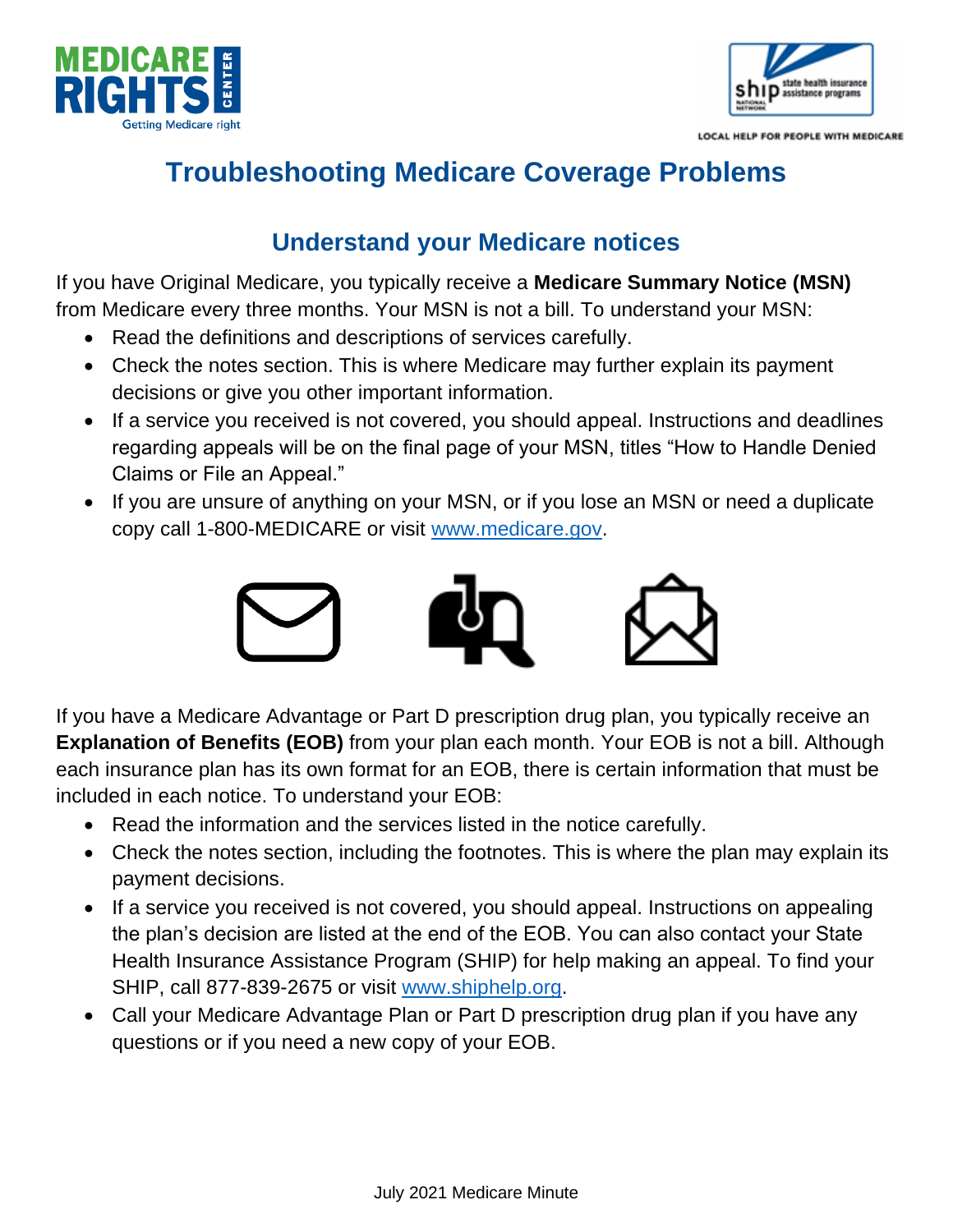



LOCAL HELP FOR PEOPLE WITH MEDICARE

## **Troubleshooting Medicare Coverage Problems**

#### **Learn Medicare coverage rules**

You do not need to know all of Medicare's coverage rules, but before getting a service, check to make sure Medicare covers it and if there are any steps you must take to receive it. If Original Medicare or your Medicare Advantage Plan does not cover a service, it may be because you did not follow coverage rules.

- To learn about **Original Medicare's coverage of a needed service**, call 1-800- MEDICARE, visit [www.medicare.gov,](http://www.medicare.gov/) read the relevant sections of your *Medicare & You* handbook, and/or speak with your provider.
- To learn about how your **Medicare Advantage Plan covers a needed service**, call your plan, read your plan's benefits handbook and/or speak with your provider.

#### **Know who to contact for assistance when issues arise**

**1-800-MEDICARE**: Contact Medicare to learn about coverage rules, to find health care providers and suppliers in your area that participate in Medicare, to request a replacement Medicare card, and to learn about Medigaps in your state.

**Medicare Advantage or Part D Plan**: Contact your plan with questions about your plan's coverage rules and costs. You can also contact your plan to ask more about why it denied a service or to file a grievance about customer service or administrative errors.

**Social Security Administration (SSA)**: Contact SSA for Part A and B enrollment and premium issues, address changes, or replacement Medicare cards.

**State Health Insurance Assistance Program (SHIP)**: Contact your SHIP for personalized counseling around your Medicare.

**Beneficiary and Family Centered Care—Quality Improvement Organization (BFCC-QIO):** Contact the BFCC-QIO with complaints about the quality of your care. You can find your BFCC-QIO by visiting [www.qioprogram.org/contact.](http://www.qioprogram.org/contact)

**Senior Medicare Patrol (SMP):** If you believe you may be experiencing Medicare fraud, call your SMP. If you believe you are experiencing fraud because of a mistake on your MSN or EOB, first contact your provider or plan to check if they made a billing error.